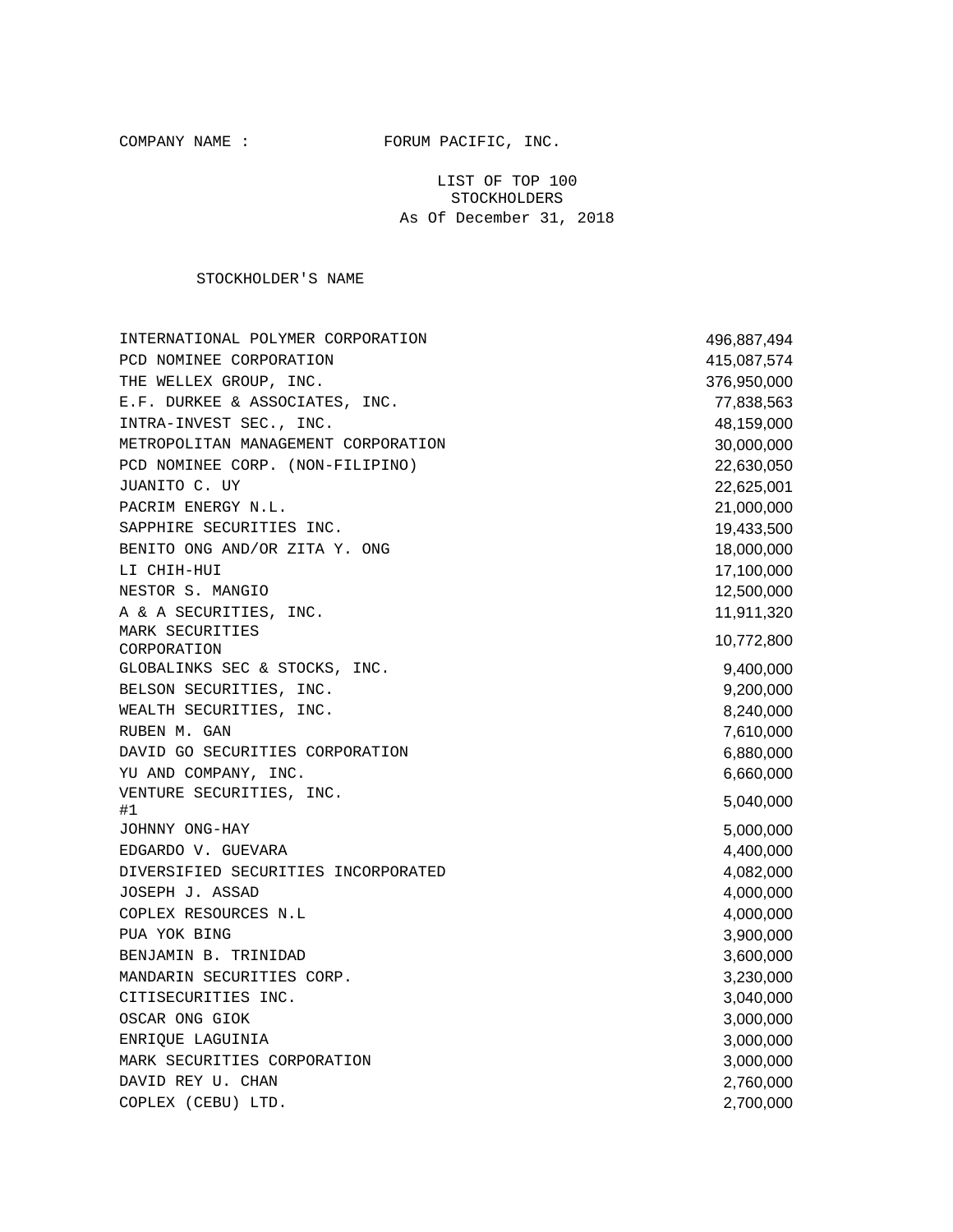WINSTON UY 2,500,000 VICKERS BALLAS SEC. (PHIL.), INC. 2,400,000 PAN ASIA SECURITIES CORP. 2,126,000 INVESTORS SECURITIES, INC. 2,080,000 FEDERICO E. PUNO 2,010,000 PEDERICO E. PUNO MERCANTILE SECURITIES CORPORATION 2,006,000 OSCAR C. DE VENECIA 2,000,000 PEREGRINE SECURITIES PHILS INC. 2,000,000 SEGUNDO TAN 2,000,000 WONG SECURITIES<br>CORPORATION NONG BECONTITIES<br>CORPORATION 1,680,000 GLOBALINKS SECS & STOCKS INC 6. 1,600,000 CLOBALINKS SECS & STOCKS INC ELISA SAW 1,500,000 GLOBALINKS SEC. STOCK, INC. 1,400,000 GLOBALINKS SECS & STOCKS INC. (1,400,000) GUOCO SECURITIES (PHIL), INC. 1,280,000 EBC SECURITIES CORPORATION 1,205,000 FIDEL CHUA 1,200,000 EDGAR TAN SY 1,128,000 CHRISTINE NG 2000 1,100,000 LUCIO W. YAN 1,100,000 TIONG SIM SY 1,070,000 ASIAMERIT SECURITIES, INC. 1,000,000 and 1,000,000 BA SECURITIES, INC. 1,000,000 and 1,000,000 and 1,000,000 and 1,000,000 and 1,000,000 and 1,000,000 and 1,000,000 and 1,000,000 and 1,000,000 and 1,000,000 and 1,000,000 and 1,000,000 and 1,000,000 and 1,000,000 and 1,000, JOSE CHUNG 1,000,000 OSCAR CU and the contract of the contract of the contract of the contract of the contract of the contract of the contract of the contract of the contract of the contract of the contract of the contract of the contract of t EVERGREEN STOCKBROKERAGE & SEC. 1,000,000 and 1,000,000 FRANCISCO ORTIGAS SECURITIES INC.  $1,000,000$ GLOBALINKS SECS & STOCKS INC. (1,000,000) PHIL. ASIA EQUITY SECURITIES, INC.  $1,000,000$ STANDARD SECURITIES CORPORATION  $1,000,000$ JIMMY DY SY &/OR LETTY DY SY 1,000,000 JUANITA TAN 1,000,000 VICENTE O. YU, SR. &/OR ROSANNA Y. ONG 1,000,000 LUYS SECURITIES CO., INC. 980,000 ARNOLFO LIM SIH 900,000 VENTURE SECURITIES, INC.<br>#3 which because, the: 3 900,000 \$43 RENE VILLARICA 900,000 CONNELL SECURITIES, INC. 894,000 GOLDEN TOWER SECURITIES & HOLDINGS, INC.  $864,000$ GLOBALINKS SEC & STOCKS, INC.  $800,000$ LOURDES SIA 800,000 MANUEL SIA 800,000 PETER NGO 2000 AND 2000 AND 2000 AND 2000 AND 2000 AND 2000 AND 2000 AND 2000 AND 2000 AND 2000 AND 2000 AND 2000 FORTUNE SECURITIES, INC. THE SECURITIES OF A SECURITIES OF A SECURITIES OF A SECURITIES OF A SECURITIES OF A SECURITIES OF A SECURITIES OF A SECURITIES OF A SECURITIES OF A SECURITIES OF A SECURITIES OF A SECURITIES OF A S EASTERN SECURITIES DEVELOPMENT CORP. 705,000 E. CHUA-CHIACO SECURITIES, INC. THE SECOND SECURITIES ON A SECOND SECOND SECOND SECOND SECOND SECOND SECOND SECOND SECOND SECOND SECOND SECOND SECOND SECOND SECOND SECOND SECOND SECOND SECOND SECOND SECOND SECOND SECOND SE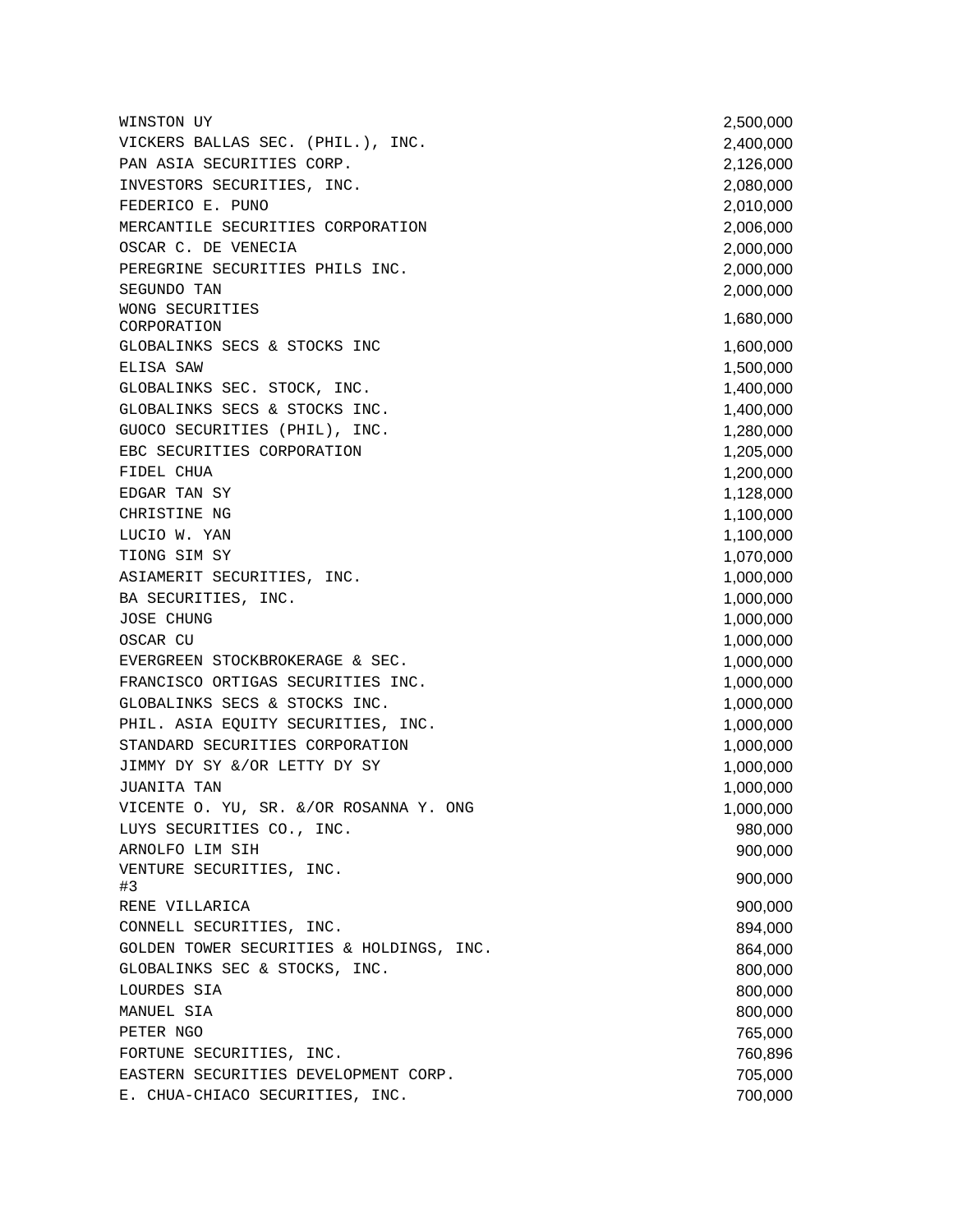GENESIS GLOBAL SECURITIES, INC. 700,000 WILFRIDO L. SAN 700,000 VENTURE SECURITIES, INC. #2 700,000 BENJAMIN EBRADA 690,000 SUMMIT SECURITIES, INC. 616,000 ASIAN OCEANIC MERIT SECS., INC. 600,000 MARIO CRISOLOGO, JR. 600,000 GLOBALINKS SEC.& STOCKS, INC. 600,000 HIGHLAND SECURITIES PHIL. INC. 600,000 GILBERT LIU 600,000 PETER ONG 600,000 HELEN POH 600,000 R. S. LIM & CO., INC. 600,000 REGINA CAPITAL DEVT. CORP. 600,000 ARTHUR V. REYES 600,000 PACIANO TANGCO 600,000 PACIANO TANGCO ANGEL VELASCO AND/OR PAULETTE VELASCO 600,000 ALEXANDER S. WONG **600,000**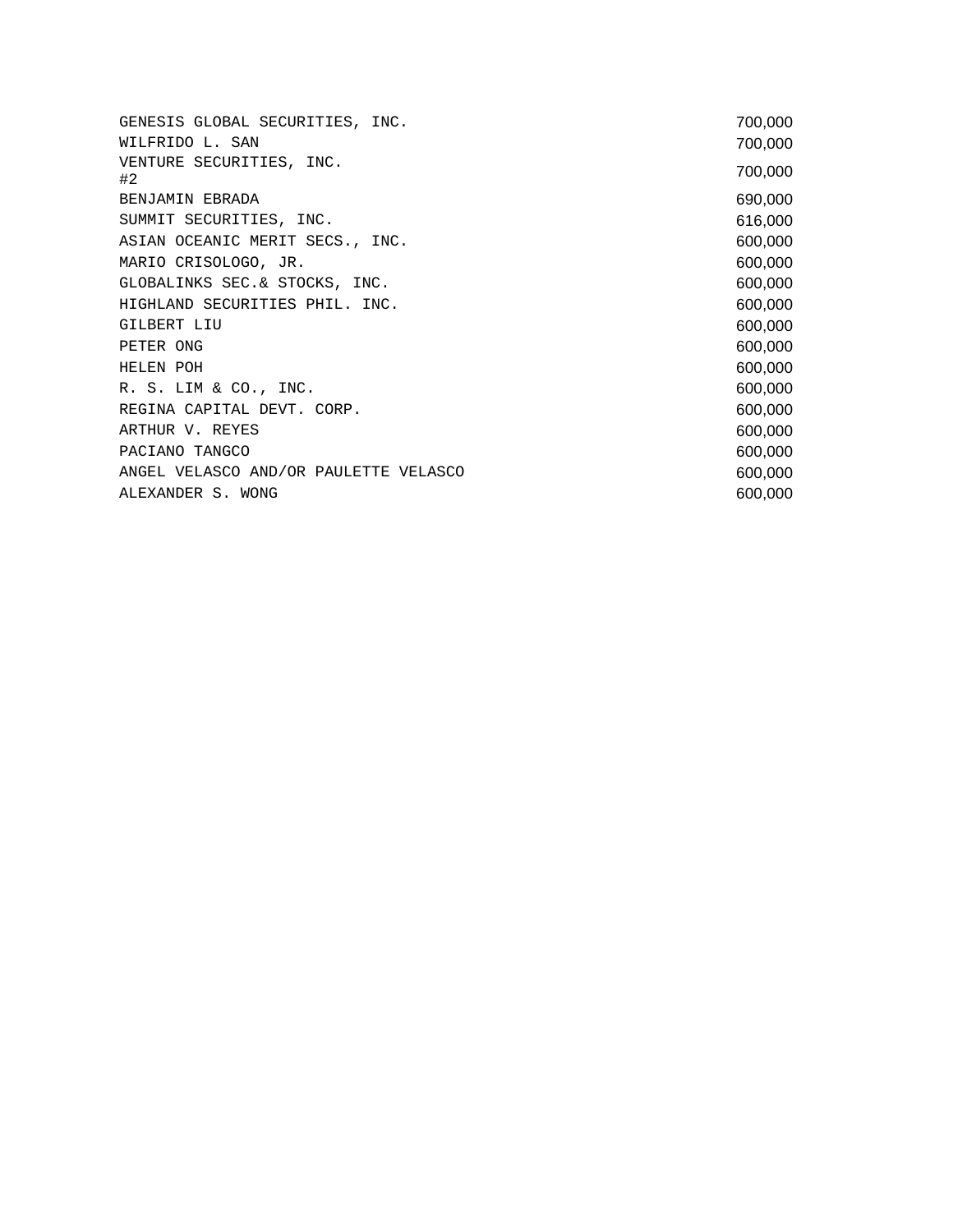## **BENEFICIAL OWNER REPORT**

Company Code - FPI0000000 & Company Name - FORUM PACIFIC, INC.

Business Date: December 28, 2018

| <b>BPNAME</b>                                     | <b>HOLDINGS</b> |
|---------------------------------------------------|-----------------|
| UPCC SECURITIES CORP.                             | 10,000          |
| A & A SECURITIES, INC.                            | 4,710,880       |
| ABACUS SECURITIES CORPORATION                     | 31,997,458      |
| PHILSTOCKS FINANCIAL INC                          | 3,196,402       |
| A. T. DE CASTRO SECURITIES CORP.                  | 350,000         |
| ALPHA SECURITIES CORP.                            | 2,980,000       |
| <b>BA SECURITIES, INC.</b>                        | 1,105,000       |
| AP SECURITIES INCORPORATED                        | 8,521,000       |
| ANSALDO, GODINEZ & CO., INC.                      | 29,692,000      |
| AB CAPITAL SECURITIES, INC.                       | 12,551,000      |
| SARANGANI SECURITIES, INC.                        | 45,000          |
| SB EQUITIES, INC.                                 | 3,113,000       |
| ASIA PACIFIC CAPITAL EQUITIES & SECURITIES CORP.  | 10,000          |
| ASIASEC EQUITIES, INC.                            | 270,000         |
| <b>ASTRA SECURITIES CORPORATION</b>               | 600,000         |
| <b>BELSON SECURITIES, INC.</b>                    | 2,649,996       |
| BENJAMIN CO CA & CO., INC.                        | 1,560,000       |
| <b>B. H. CHUA SECURITIES CORPORATION</b>          | 2,701,000       |
| <b>JAKA SECURITIES CORP.</b>                      | 502,000         |
| <b>BPI SECURITIES CORPORATION</b>                 | 5,318,671       |
| CAMPOS, LANUZA & COMPANY, INC.                    | 47,000          |
| SINCERE SECURITIES CORPORATION                    | 950,000         |
| <b>CENTURY SECURITIES CORPORATION</b>             | 10,000          |
| <b>BDO NOMURA SECURITIES INC</b>                  | 631,000         |
| CITISECURITIES, INC.                              | 6,018,393       |
| TRITON SECURITIES CORP.                           | 1,280,000       |
| <b>IGC SECURITIES INC.</b>                        | 1,144,400       |
| <b>CUALOPING SECURITIES CORPORATION</b>           | 260,000         |
| DAVID GO SECURITIES CORP.                         | 2,405,000       |
| DIVERSIFIED SECURITIES, INC.                      | 232,000         |
| E. CHUA CHIACO SECURITIES, INC.                   | 3,760,000       |
| EQUITABLE SECURIITES (PHILS.) INC.                | 40,000          |
| <b>EASTERN SECURITIES DEVELOPMENT CORPORATION</b> | 8,815,000       |
| EQUITIWORLD SECURITIES, INC.                      | 1,445,000       |
| EVERGREEN STOCK BROKERAGE & SEC., INC.            | 8,817,000       |
| FIRST ORIENT SECURITIES, INC.                     | 1,745,000       |
| FIRST INTEGRATED CAPITAL SECURITIES, INC.         | 950,000         |
| F. YAP SECURITIES, INC.                           | 685,000         |
| AURORA SECURITIES, INC.                           | 1,075,000       |
| <b>GLOBALINKS SECURITIES &amp; STOCKS, INC.</b>   | 11,010,754      |
| JSG SECURITIES, INC.                              | 3,330,000       |
| GOLDSTAR SECURITIES, INC.                         | 1,900,000       |
| GUILD SECURITIES, INC.                            | 50,000          |
| HDI SECURITIES, INC.                              | 13,532,000      |
| H. E. BENNETT SECURITIES, INC.                    | 195,000         |
| HK SECURITIES, INC.                               | 30,000          |
| I. ACKERMAN & CO., INC.                           | 382,000         |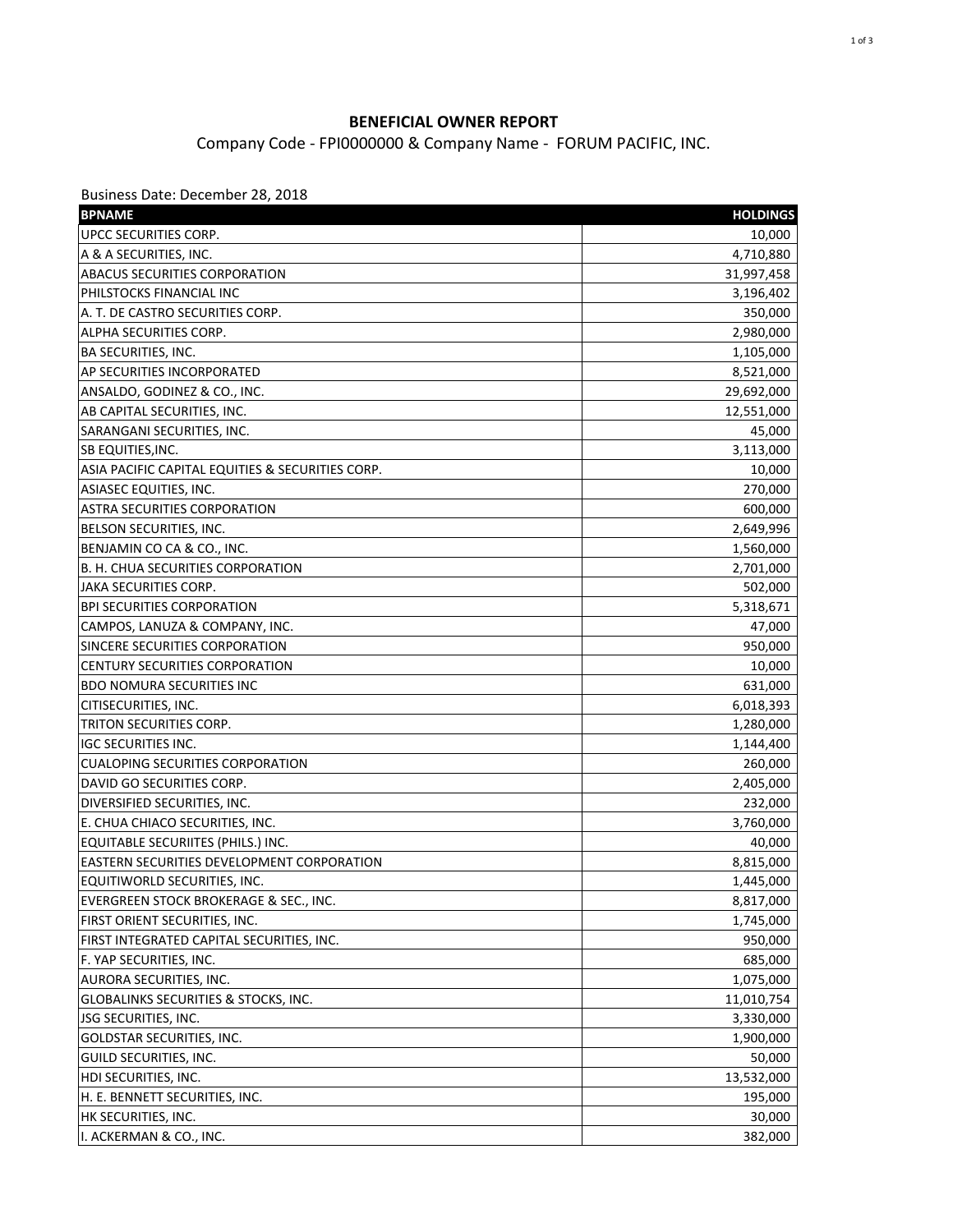| <b>BPNAME</b>                                | <b>HOLDINGS</b> |
|----------------------------------------------|-----------------|
| I. B. GIMENEZ SECURITIES, INC.               | 1,301,000       |
| <b>INVESTORS SECURITIES, INC,</b>            | 2,590,000       |
| IMPERIAL, DE GUZMAN, ABALOS & CO., INC.      | 1,147,000       |
| INTRA-INVEST SECURITIES, INC.                | 3,969,000       |
| ASIAN CAPITAL EQUITIES, INC.                 | 132,000         |
| J.M. BARCELON & CO., INC.                    | 90,000          |
| STRATEGIC EQUITIES CORP.                     | 30,000          |
| LUCKY SECURITIES, INC.                       | 900,000         |
| LUYS SECURITIES COMPANY, INC.                | 293,000         |
| <b>MANDARIN SECURITIES CORPORATION</b>       | 2,170,000       |
| MARINO OLONDRIZ Y CIA                        | 42,390          |
| COL Financial Group, Inc.                    | 24,929,483      |
| DA MARKET SECURITIES, INC.                   | 397,250         |
| MERCANTILE SECURITIES CORP.                  | 1,232,000       |
| MERIDIAN SECURITIES, INC.                    | 660,000         |
| <b>MDR SECURITIES, INC.</b>                  | 760,000         |
| DEUTSCHE REGIS PARTNERS, INC.                | 250,000         |
| MOUNT PEAK SECURITIES, INC.                  | 535,000         |
| NEW WORLD SECURITIES CO., INC.               | 4,170,000       |
| NIEVES SECURITIES, INC.                      | 5,000           |
| OPTIMUM SECURITIES CORPORATION               | 568,000         |
| <b>RCBC SECURITIES, INC.</b>                 | 690,000         |
| PAN ASIA SECURITIES CORP.                    | 3,484,000       |
| PAPA SECURITIES CORPORATION                  | 855,000         |
| MAYBANK ATR KIM ENG SECURITIES, INC.         | 4,312,603       |
| PLATINUM SECURITIES, INC.                    | 1,243,000       |
| PNB SECURITIES, INC.                         | 1,099,000       |
| PREMIUM SECURITIES, INC.                     | 2,970,000       |
| <b>PRYCE SECURITIES, INC.</b>                | 1,508           |
| QUALITY INVESTMENTS & SECURITIES CORPORATION | 8,460,250       |
| R & L INVESTMENTS, INC.                      | 2,000           |
| <b>ALAKOR SECURITIES CORPORATION</b>         | 50,000          |
| R. COYIUTO SECURITIES, INC.                  | 5,988,075       |
| REGINA CAPITAL DEVELOPMENT CORPORATION       | 4,894,060       |
| R. NUBLA SECURITIES, INC.                    | 2,110,000       |
| AAA SOUTHEAST EQUITIES, INCORPORATED         | 1,047,000       |
| R. S. LIM & CO., INC.                        | 5,302,000       |
| RTG & COMPANY, INC.                          | 95,000          |
| S.J. ROXAS & CO., INC.                       | 690,000         |
| SECURITIES SPECIALISTS, INC.                 | 40,000          |
| <b>FIDELITY SECURITIES, INC.</b>             | 160,000         |
| SUMMIT SECURITIES, INC.                      | 592,913         |
| STANDARD SECURITIES CORPORATION              | 1,545,000       |
| TANSENGCO & CO., INC.                        | 1,436,000       |
| TOWER SECURITIES, INC.                       | 5,551,000       |
| TRENDLINE SECURITIES CORPORATION             | 10,000          |
| TRI-STATE SECURITIES, INC.                   | 13,500,000      |
| UCPB SECURITIES, INC.                        | 550,000         |
| VENTURE SECURITIES, INC.                     | 1,970,600       |
| FIRST METRO SECURITIES BROKERAGE CORP.       | 4,333,088       |
| <b>WEALTH SECURITIES, INC.</b>               | 4,991,100       |
| WESTLINK GLOBAL EQUITIES, INC.               | 83,644,400      |
| BERNAD SECURITIES, INC.                      | 4,147,000       |
|                                              |                 |